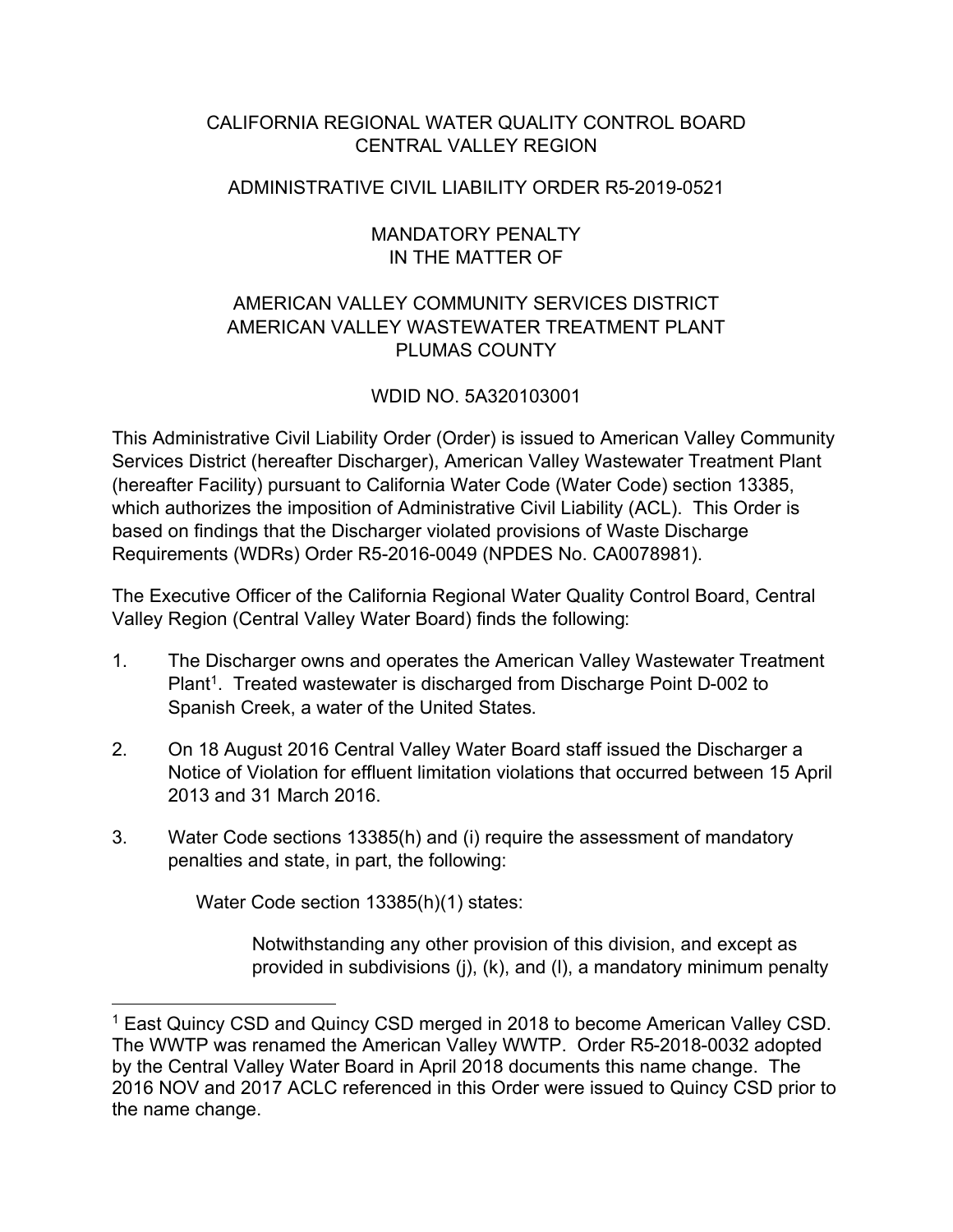Order No. R5-2019-0521 2 Administrative Civil Liability Order American Valley Community Services District Plumas County

> of three thousand dollars (\$3,000) shall be assessed for each serious violation.

Water Code section 13385 (h)(2) states:

For the purposes of this section, a 'serious violation' means any waste discharge that violates the effluent limitations contained in the applicable waste discharge requirements for a Group II pollutant, as specified in Appendix A to Section 123.45 of Title 40 of the Code of Federal Regulations, by 20 percent or more or for a Group I pollutant, as specified in Appendix A to Section 123.45 of Title 40 of the Code of Federal Regulations, by 40 percent or more.

Water Code section 13385(i)(1) states:

Notwithstanding any other provisions of this division, and except as provided in subdivisions (j), (k), and (l), a mandatory minimum penalty of three thousand dollars (\$3,000) shall be assessed for each violation whenever the person does any of the following four or more times in any period of six consecutive months, except that the requirements to assess the mandatory minimum penalty shall not be applicable to the first three violations.

- a) violates a waste discharge requirement effluent limitation;
- b) fails to file a report pursuant to California Water Code section 13260;
- c) files an incomplete report pursuant to California Water Code section 13260; or
- d) violates a toxicity effluent limitation contained in the applicable waste discharge pollutant-specific effluent limitations for toxic pollutants.
- 4. Water Code section 13323 states, in part:

Any executive officer of a regional board may issue a complaint to any person on whom administrative civil liability may be imposed pursuant to this article. The complaint shall allege the act or failure to act that constitutes a violation of law, the provision authorizing civil liability to be imposed pursuant to this article, and the proposed civil liability.

5. On 8 January 2018, the Assistant Executive Officer of the Central Valley Water Board issued Administrative Civil Liability Complaint No. R5-2017-0556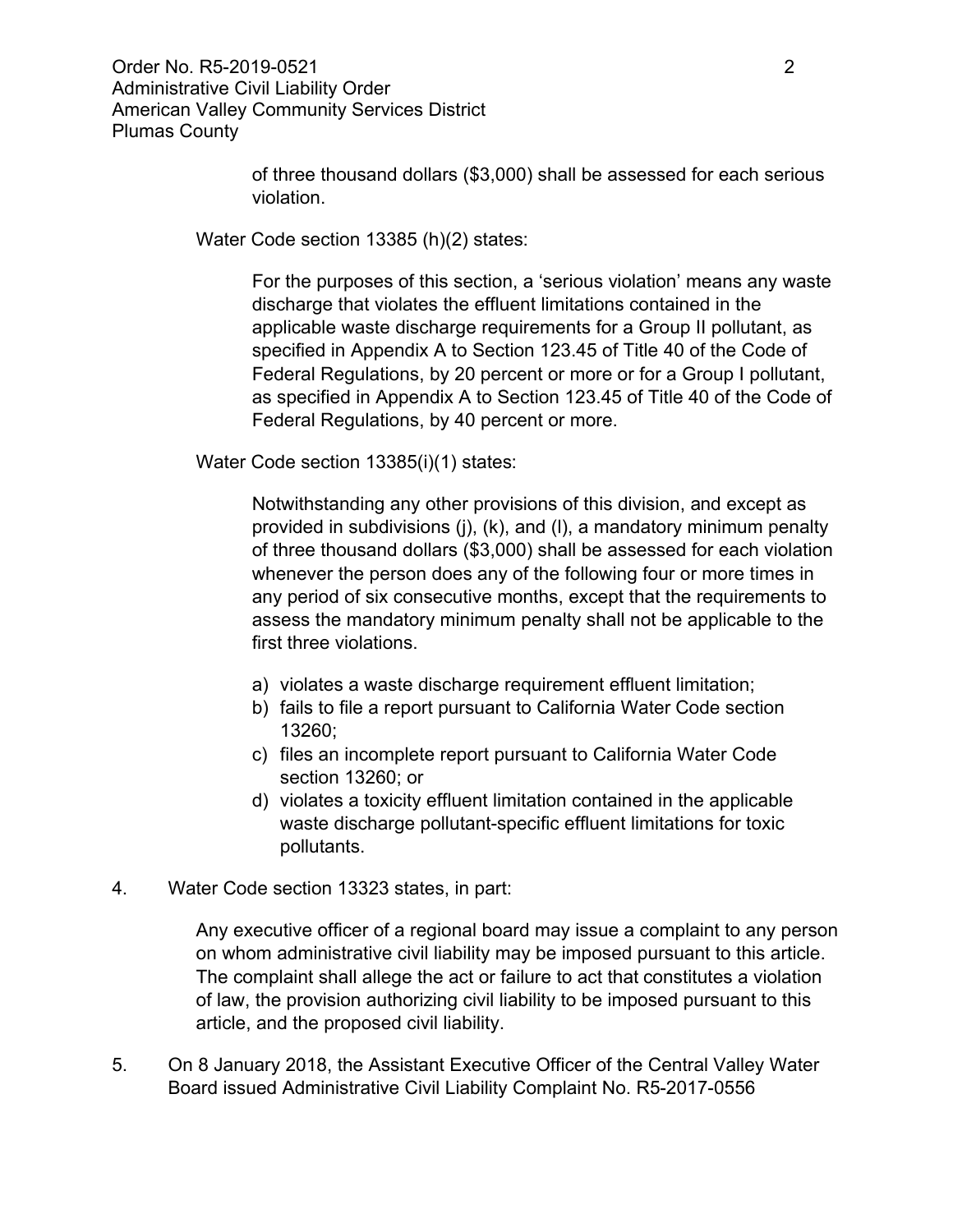(Complaint) for a mandatory minimum penalty in the amount of \$18,000 for effluent violations that occurred between 15 April 2013 and 31 March 2016. The Discharger waived its right to a hearing within 90 days in order to engage in settlement discussions and submitted the waiver form attached to the Complaint.

- 6. Water Code section 13385 subdivision (k) states:
	- (1) In lieu of assessing all or a portion of the mandatory minimum penalties pursuant to subdivisions (h) and (i) against a publicly owned treatment works serving a small community, the state board or the regional board may elect to require the publicly owned treatment works to spend an equivalent amount towards the completion of a compliance project proposed by the publicly owned treatment works, if the state board or the regional board finds all of the following:
		- (A) The compliance project is designed to correct the violations within five years.
		- (B) The compliance project is in accordance with the enforcement policy of the state board, excluding any provision in the policy that is inconsistent with this section.
		- (C) The publicly owned treatment works has prepared a financing plan to complete the compliance project.
	- (2) For the purposes of this subdivision, "a publicly owned treatment works serving a small community" means a publicly owned treatment works serving a population of 20,000 persons or fewer or a rural county, with a financial hardship as determined by the state board after considering such factors as median income of the residents, rate of unemployment, or low population density in the service area of the publicly owned treatment works.
- 7. The State Water Resources Control Board has determined that the Facility is a publicly owned treatment works serving a small community with a financial hardship within the meaning of Water Code section 13385 subdivision(k)(2).
- 8. On 31 July 2019, the Discharger submitted accounting records demonstrating that they had spent \$22,175.25 on engineering consulting fees for planning of an updated treatment processes. These processes include the addition aeration basins, digesters, and secondary clarifiers. These upgrades will improve both copper and ammonia removal from the discharge. The \$22,175.25 is in excess of the mandatory minimum penalty required by water code sections 13385(h) and (i).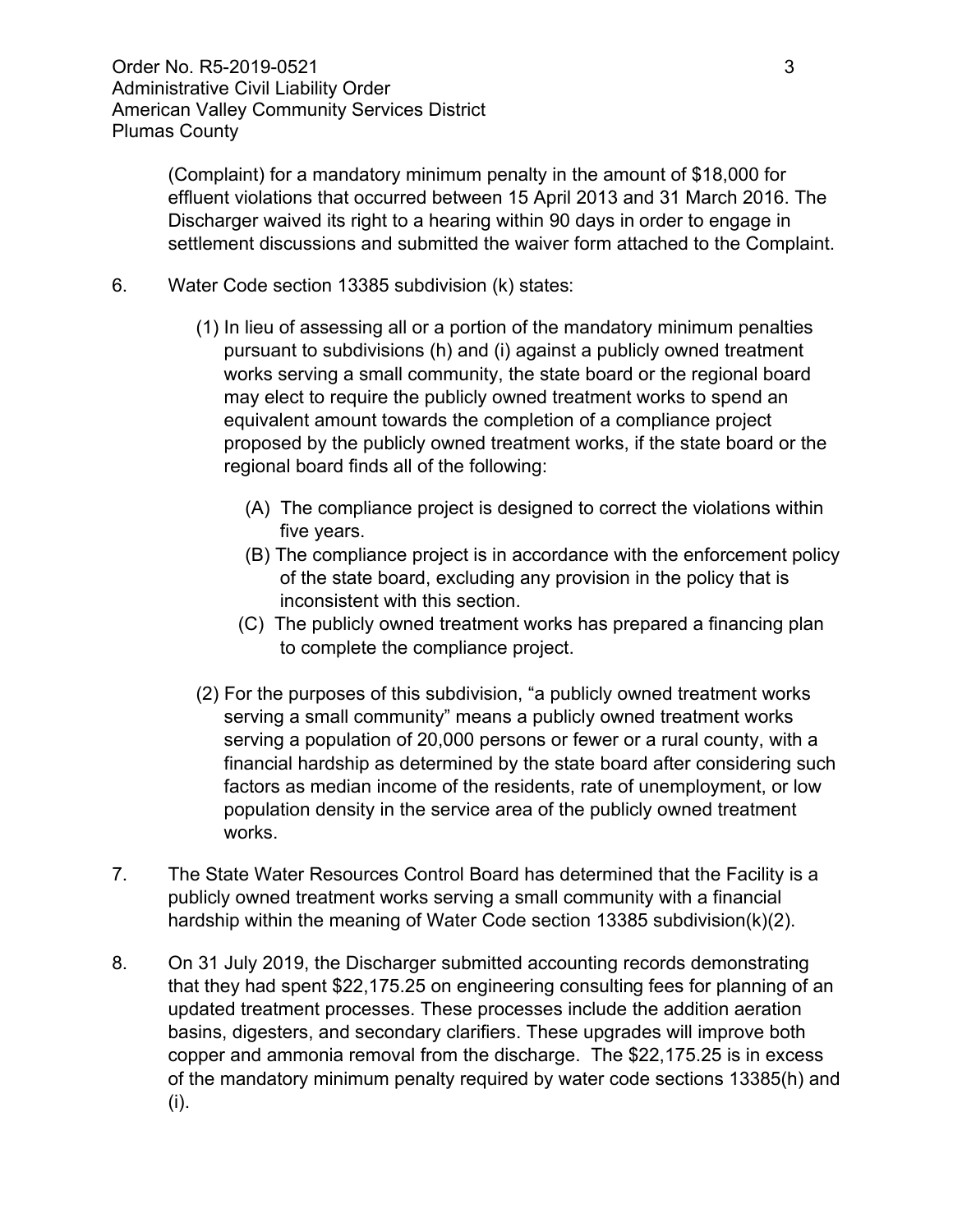- 9. The Central Valley Water Board finds that the compliance project has been designed to correct the violations that led to the issuance of the Complaint and is in accordance with the State Water Resource Control Board's Water Quality Enforcement Policy (Enforcement Policy).
- 10. This Order constitutes a settlement of the violations herein mentioned. Notice of this settlement was published on the Central Valley Water Board's website and was provided to interested parties. The 30-day public notice and comment period mandated by Federal regulations (40 CFR 123.27) has expired.
- 11. Issuance of this Administrative Civil Liability Order to enforce CWC Division 7, Chapter 5.5 is exempt from the provisions of the California Environmental Quality Act (Pub. Resources Code section 21000 et seq.), in accordance with California Code of Regulations, title 14, section 15321(a)(2).

#### **IT IS HEREBY ORDERED**, pursuant to Water Code sections 13385, that:

- 1. American Valley Community Services District, American Valley Wastewater Treatment Plant, its agents, successors and assigns, shall be assessed Administrative Civil Liability in the amount of **eighteen thousand dollars (\$18,000).**
- 2. The entire \$18,000 is treated as a permanently suspended administrative civil liability as the Discharger has submitted proof to the Central Valley Water Board that the money spent toward the compliance project detailed in Findings 8 and 9 was equal to or greater than the suspended administrative liability.

Any person aggrieved by this action of the Central Valley Water Board may petition the State Water Board to review the action in accordance with Water Code section 13320 and California Code of Regulations, Title 23, Sections 2050 and following. The State Water Board must receive the petition by 5:00 p.m., 30 days after the date of this Order, except that if the thirtieth day following the date of this Order falls on a Saturday, Sunday, or state holiday, the petition must be received by the State Water Board by 5:00 p.m. on the next business day. Copies of the laws [and regulations](http://www.waterboards.ca.gov/public_notices/petitions/water_quality) applicable to filing petitions may be found on the Water Board's website (http://www.waterboards.ca. gov/public\_notices/petitions/water\_quality) or will be provided upon request.

This Order is effective immediately upon issuance.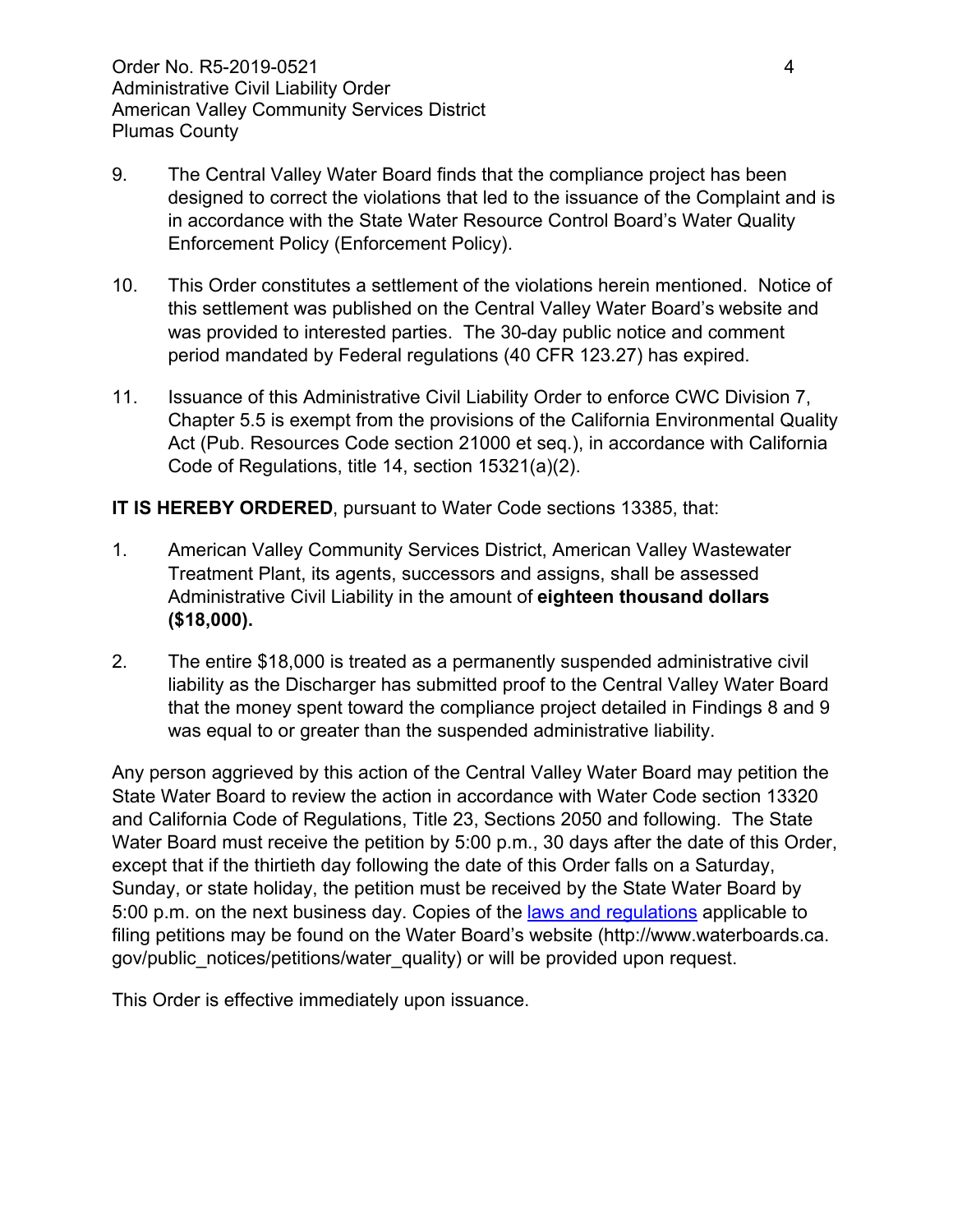Order No. R5-2019-0521 5 Administrative Civil Liability Order American Valley Community Services District Plumas County

water Boards PATRICK PULUPA , Executive Officer 2020.04.07 13:34:52 -07'00'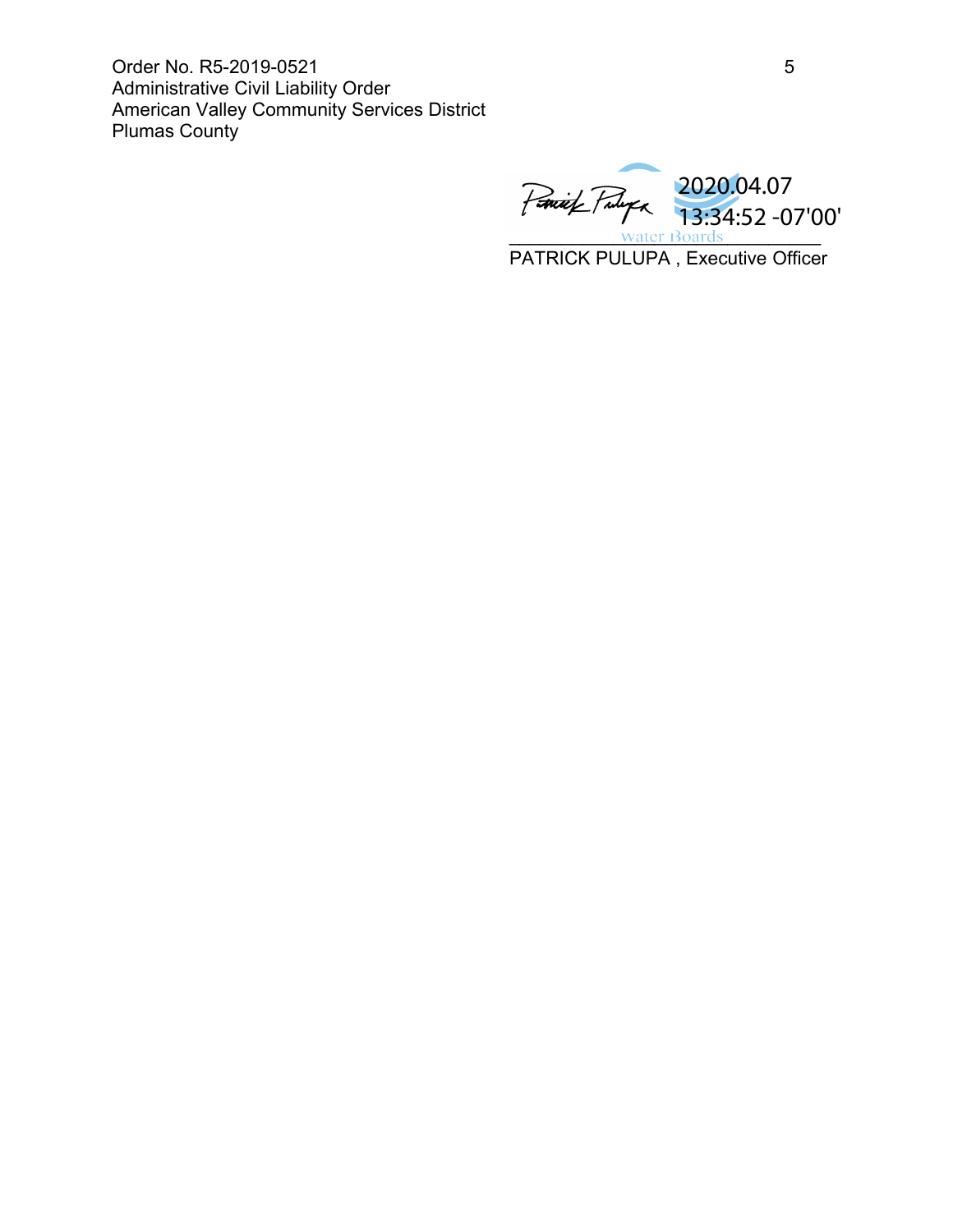Order No. R5-2019-0521 6 Administrative Civil Liability Order American Valley Community Services District Plumas County

## **ATTACHMENT A ADMINISTRATIVE CIVIL LIABILITY ORDER NO. R5-2019-0521**

## **American Valley Community Services District American Valley Wastewater Treatment Plant**

### CALCULATION OF MANDATORY MINIMUM PENALTIES

# RECORD OF VIOLATION FOR MANDATORY PENALTIES (Data reported under Monitoring and Reporting Program R5-2010-0032)

| <b>Violation</b><br><b>Date</b> | <b>Discharge</b><br><b>Point</b> | <b>Parameter</b>               | <b>Units</b> | <b>Final</b><br><b>Effluent</b><br>Limit | <b>Reported</b><br><b>Value</b> | <b>Percent</b><br><b>Exceedance</b> | <b>Period</b> | <b>Violation</b><br><b>Type</b> | <b>CIWQS</b><br>ID | <b>MMP</b><br>Amount |
|---------------------------------|----------------------------------|--------------------------------|--------------|------------------------------------------|---------------------------------|-------------------------------------|---------------|---------------------------------|--------------------|----------------------|
| 4/15/2013                       | D-002                            | Total<br>Recoverable<br>Copper | $\mu$ g/L    | 6.4                                      | 13.9                            | 217%                                | <b>MDEL</b>   | Serious,<br>Group II            | 949596             | \$3,000              |
| 1/26/2016                       | D-002                            | Total<br>Ammonia               | mg/L         | 1.51                                     | 3.2                             | 212%                                | <b>MDEL</b>   | Serious,<br>Group I             | 1003581            | \$3,000              |
| 1/31/2016                       | D-002                            | Total<br>Ammonia               | mg/L         | 0.77                                     | 3.2                             | 416%                                | <b>AMEL</b>   | Serious,<br>Group I             | 1003582            | \$3,000              |
| 2/23/2016                       | D-002                            | Total<br>Ammonia               | mg/L         | 1.51                                     | 4.9                             | 325%                                | <b>MDEL</b>   | Serious,<br>Group I             | 1005607            | \$3,000              |